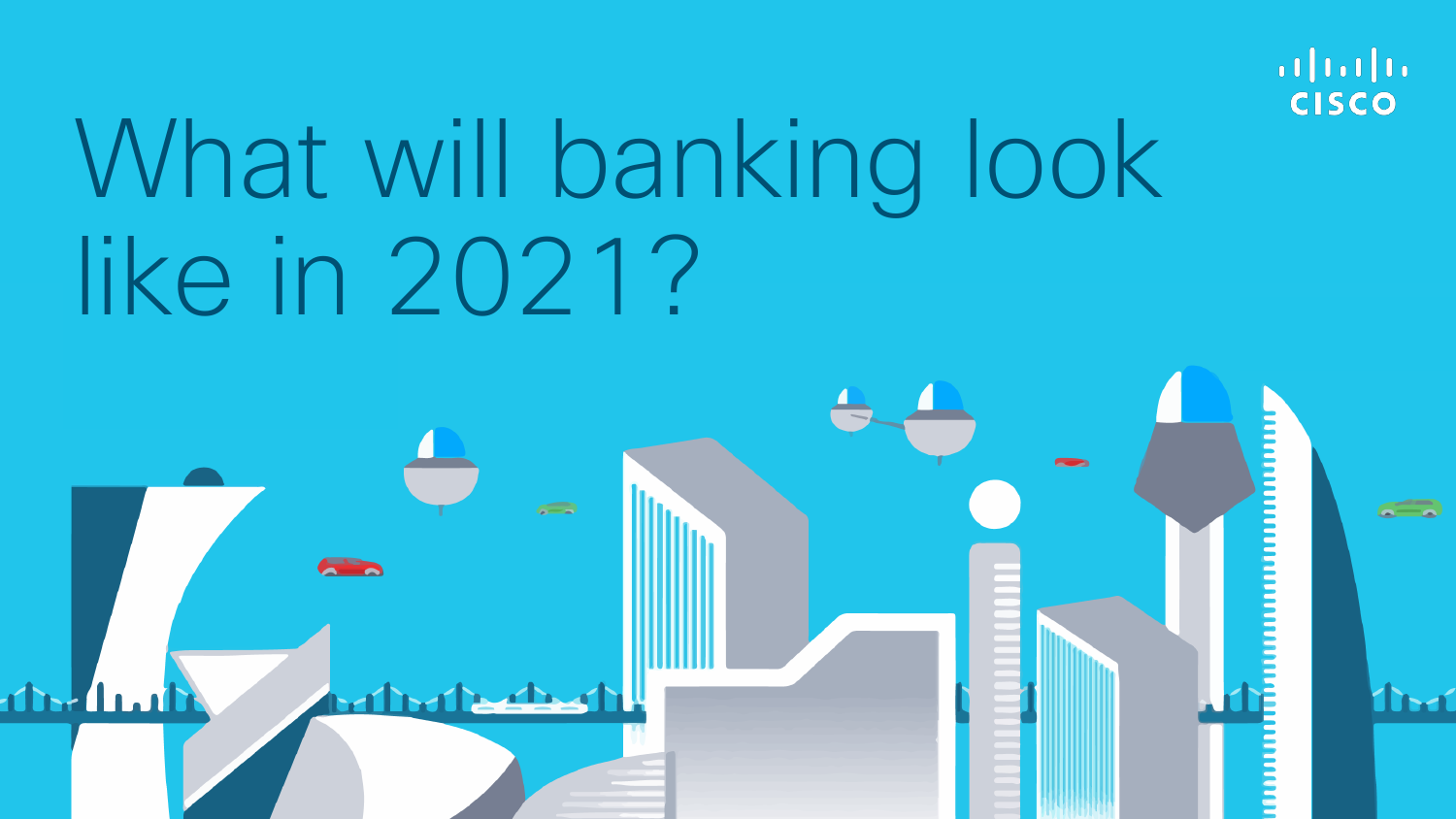Customer preferences are rapidly shifting toward digital banking experiences.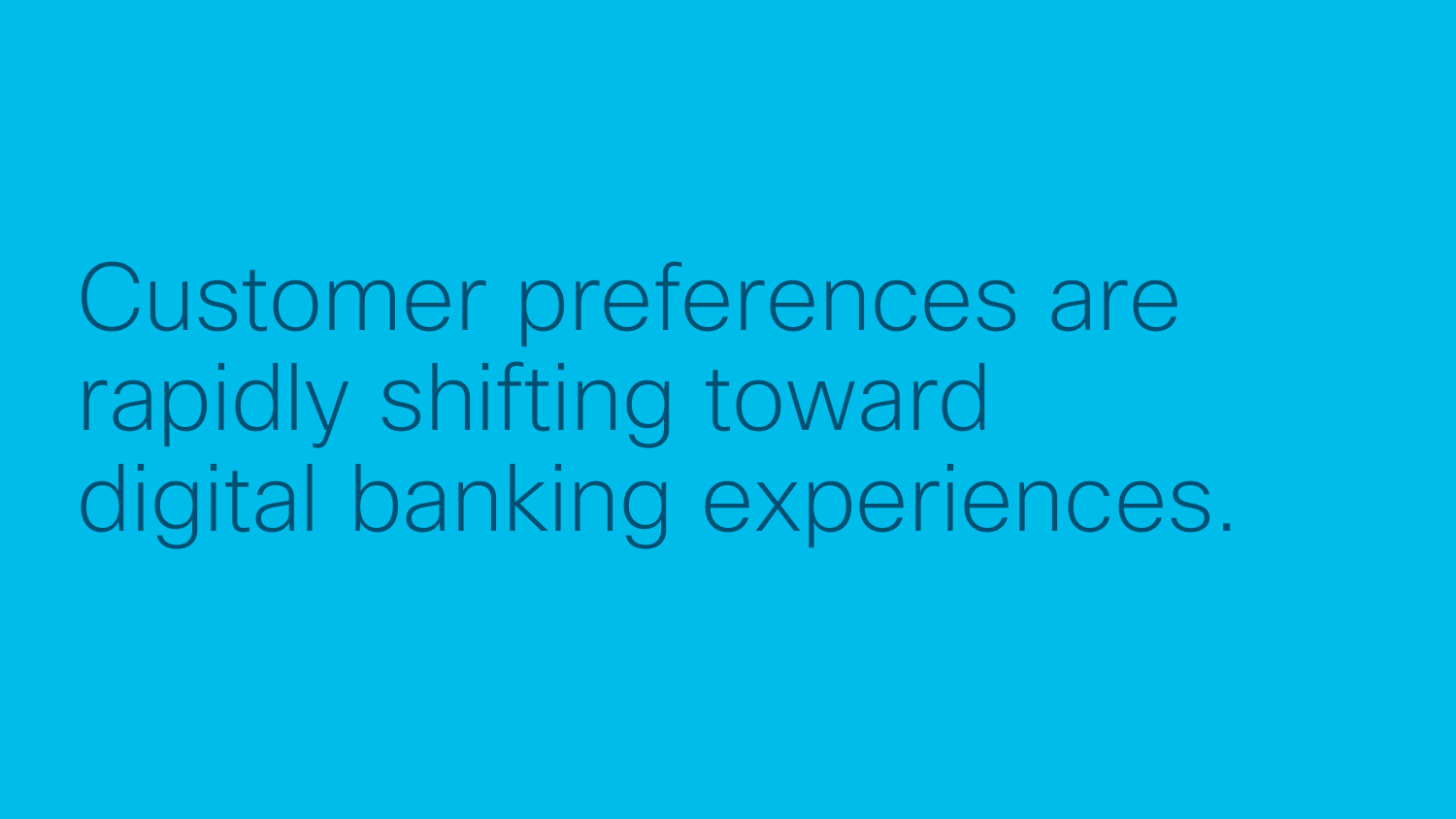Almost all aspects of mobile banking showed significant growth in 2016.





Half of these customers preferred using mobile apps.

44% use apps to

check their

balances

29% use apps to pay their

bills

use apps to send money to others

22%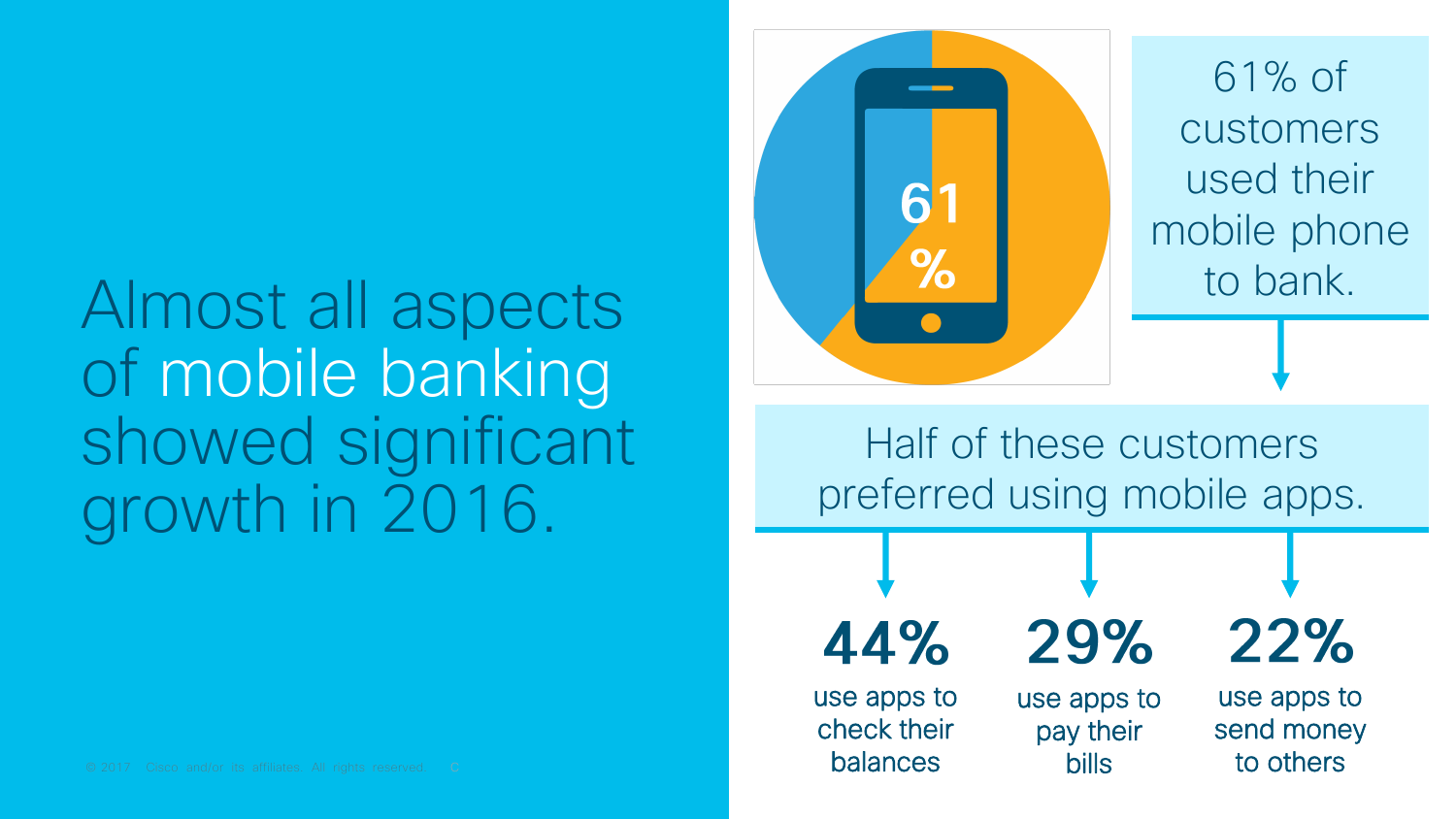Customer experiences don't only happen inside banks or on computer screens anymore, thanks to digital devices and ubiquitous internet connection.

Percentage of U.S. adults who use a banking app on their smartphone at least weekly:

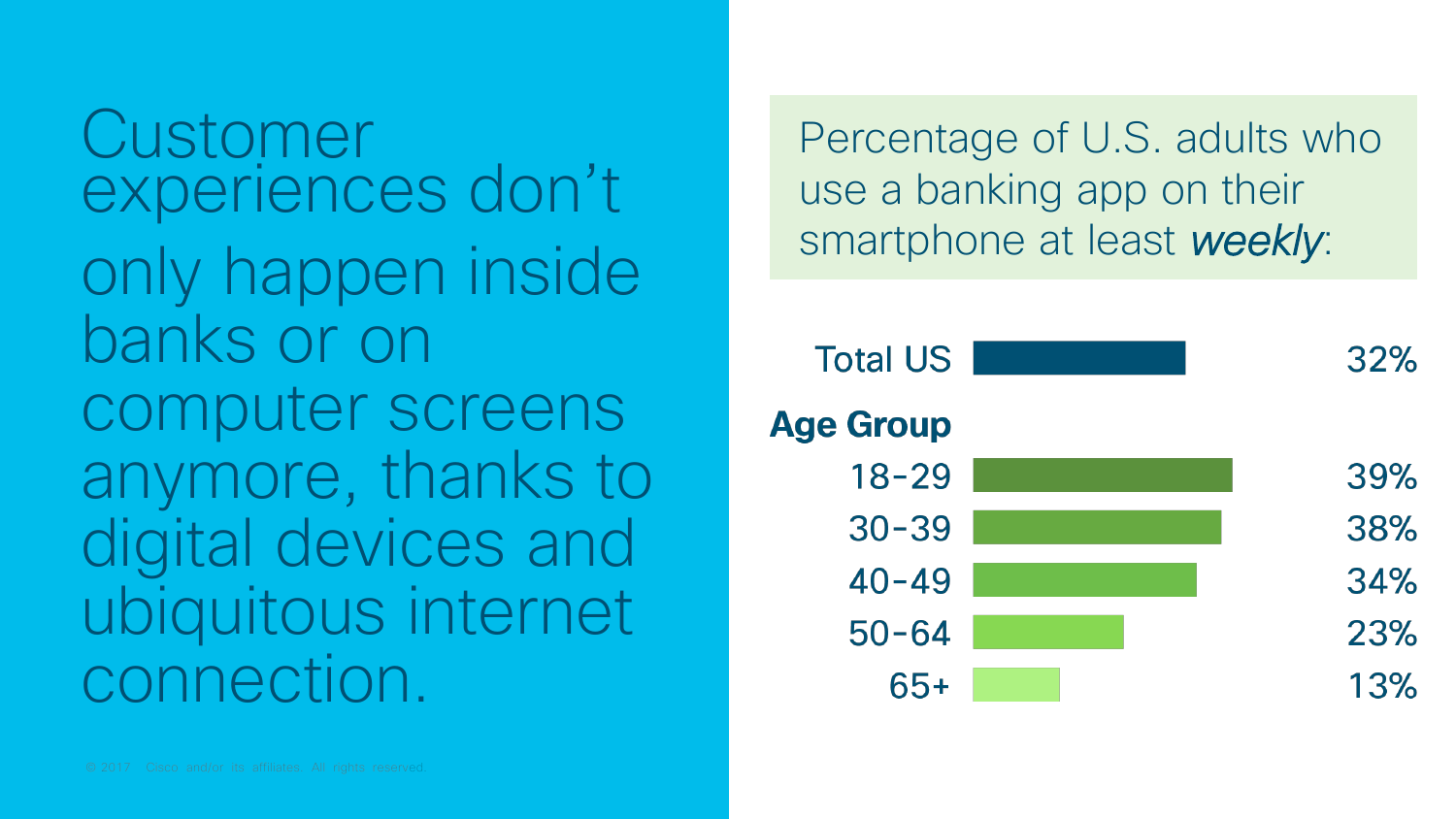The world is changing so quickly that it's not enough just to stay up to date.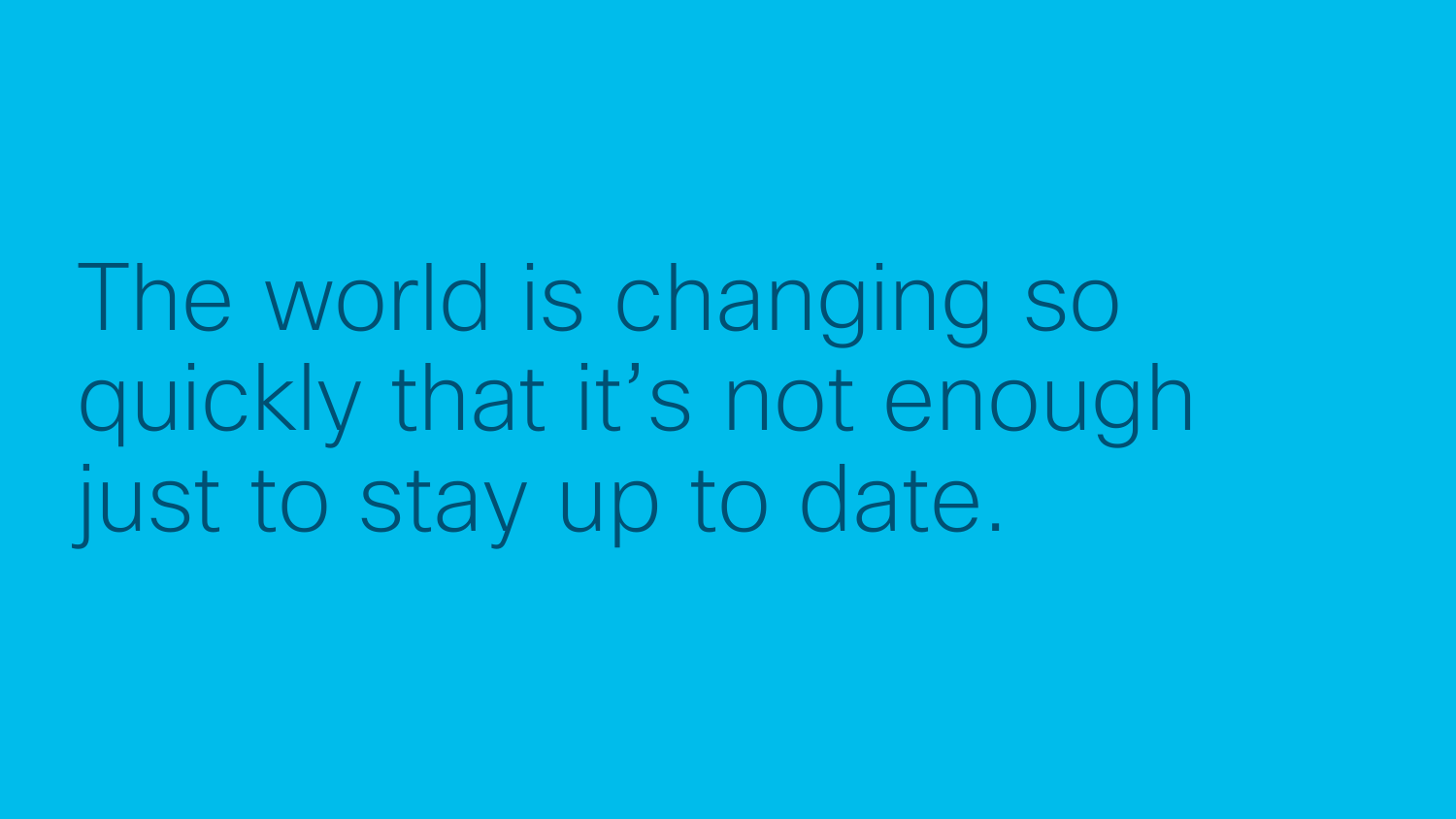#### To compete effectively, all organizations must work proactively to get ahead of the trends.

In 2021, U.S. mobile data traffic alone will be 12X the volume of the entire U.S. internet in 2005.

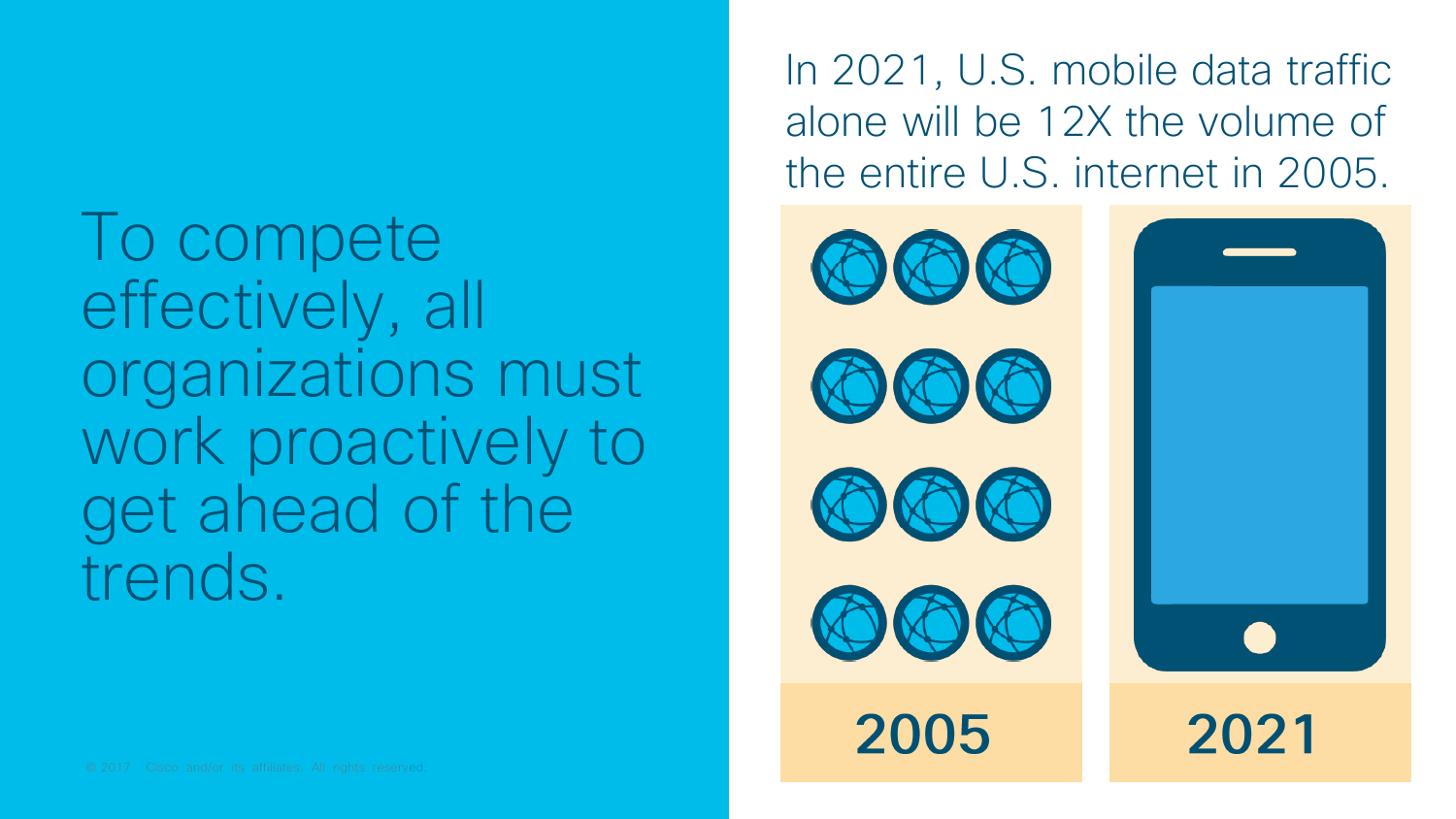So what do you need to know about internet trends over the next five years?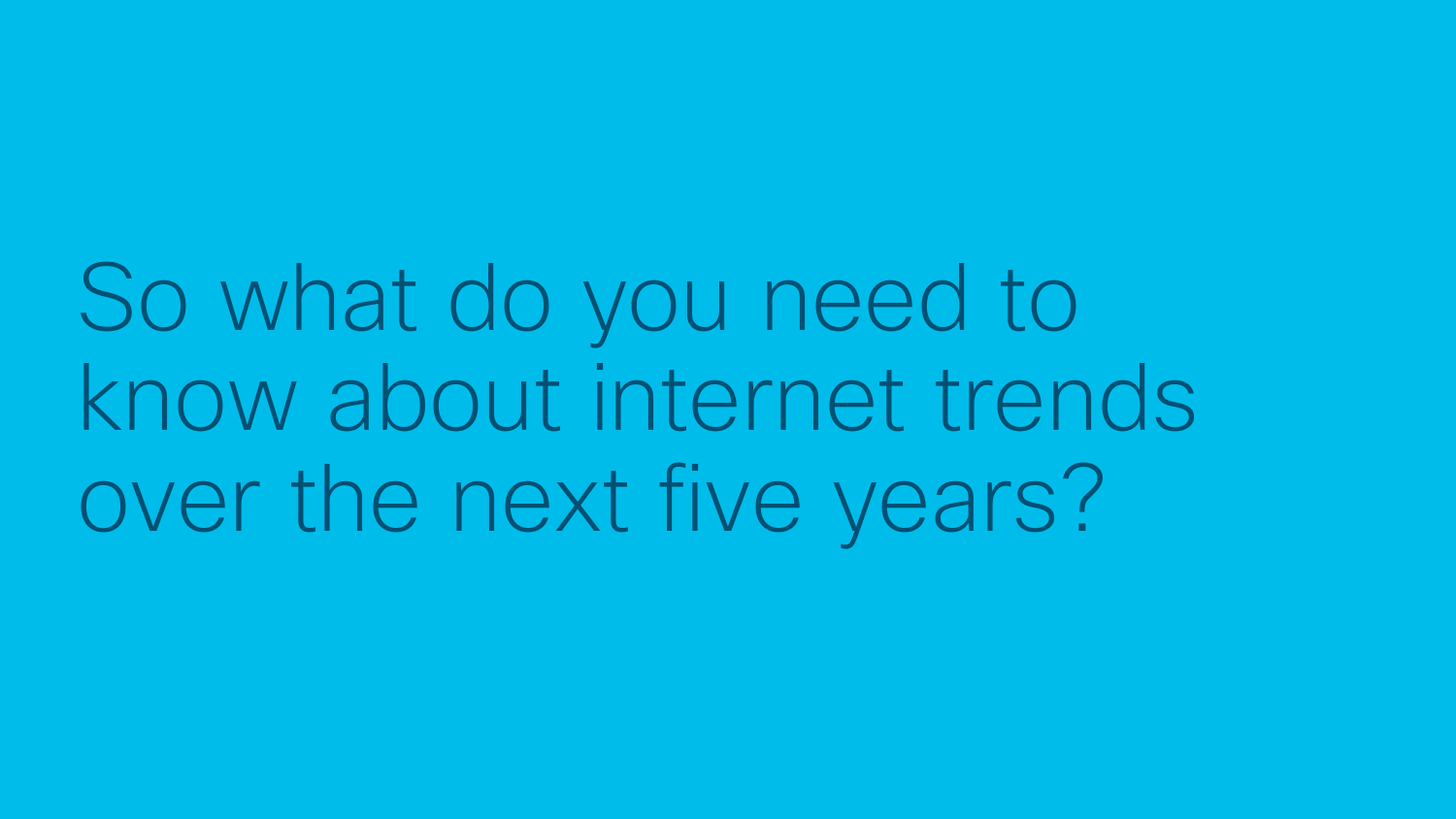# Mobile data use will skyrocket.

Globally, mobile data traffic will increase seven-fold between 2016 and 2021.



In the U.S., mobile data traffic will grow four-fold from 2016 to 2021 at a compound annual growth rate (CAGR) of 34%.

2021

2016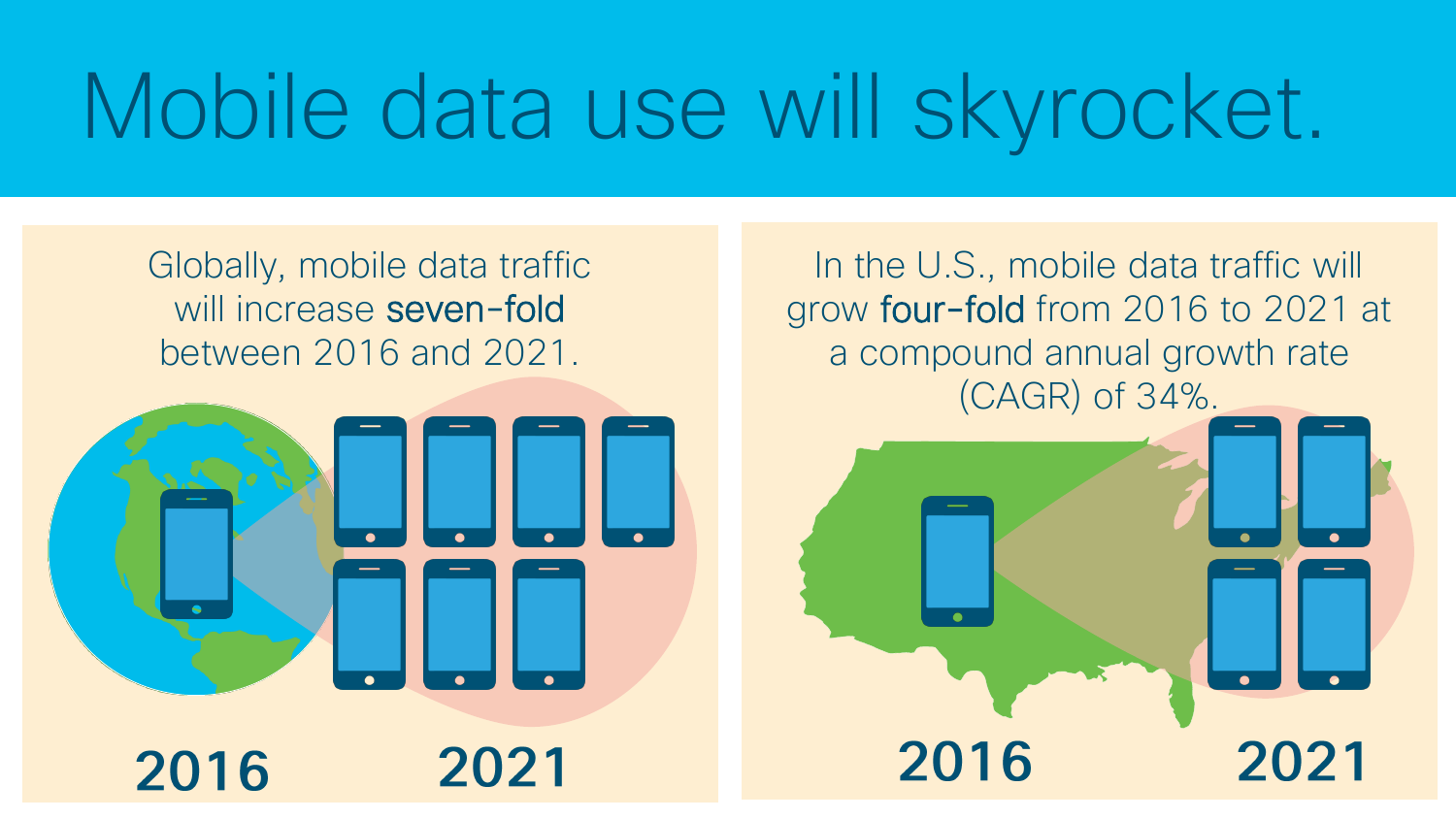#### We will become increasingly outnumbered.

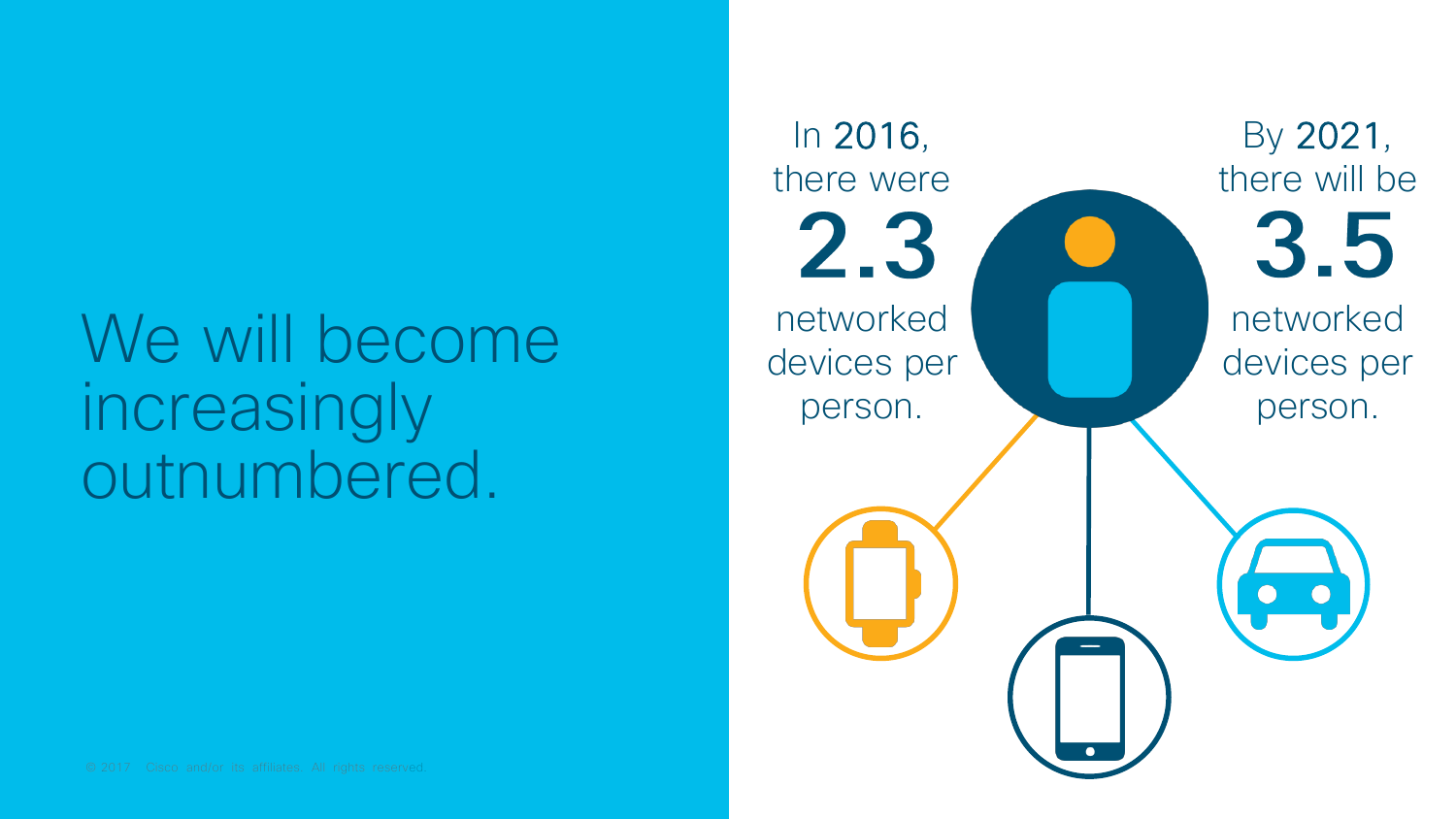Customers in the U.S. will adopt different types of devices.

By 2021, smartphone data use will be greater than in 2016.

However, they will make up a smaller percentage of the total networked devices.

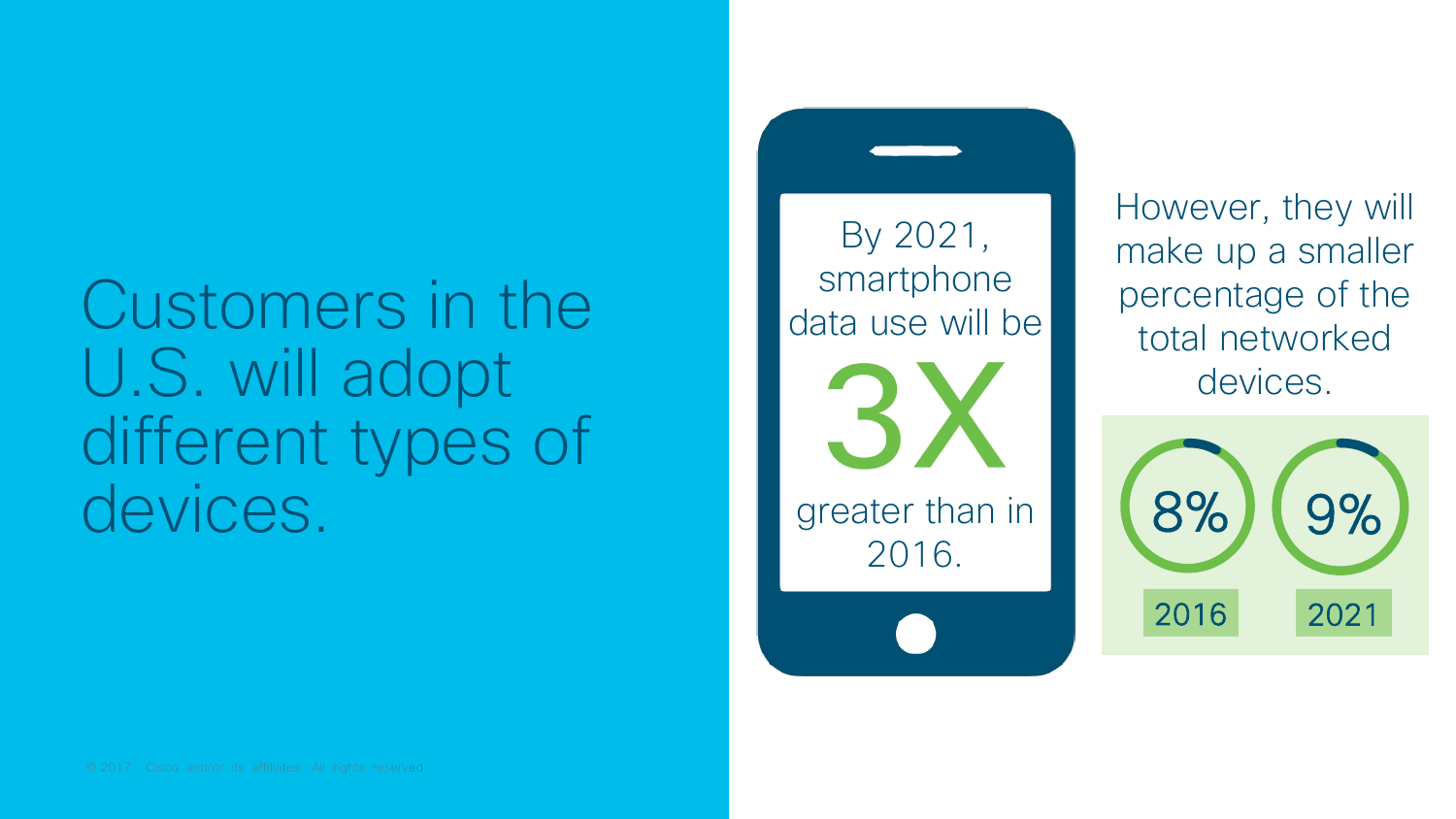#### Tablets and PCs will be used less but require more data when they are used.

Compared to 2016, tablet data use will triple by 2021, and PC data use will double.





However, tablets and personal computers will represent a smaller percentage of total networked devices.

#### Percent of All Networked Devices



 $2016$  2021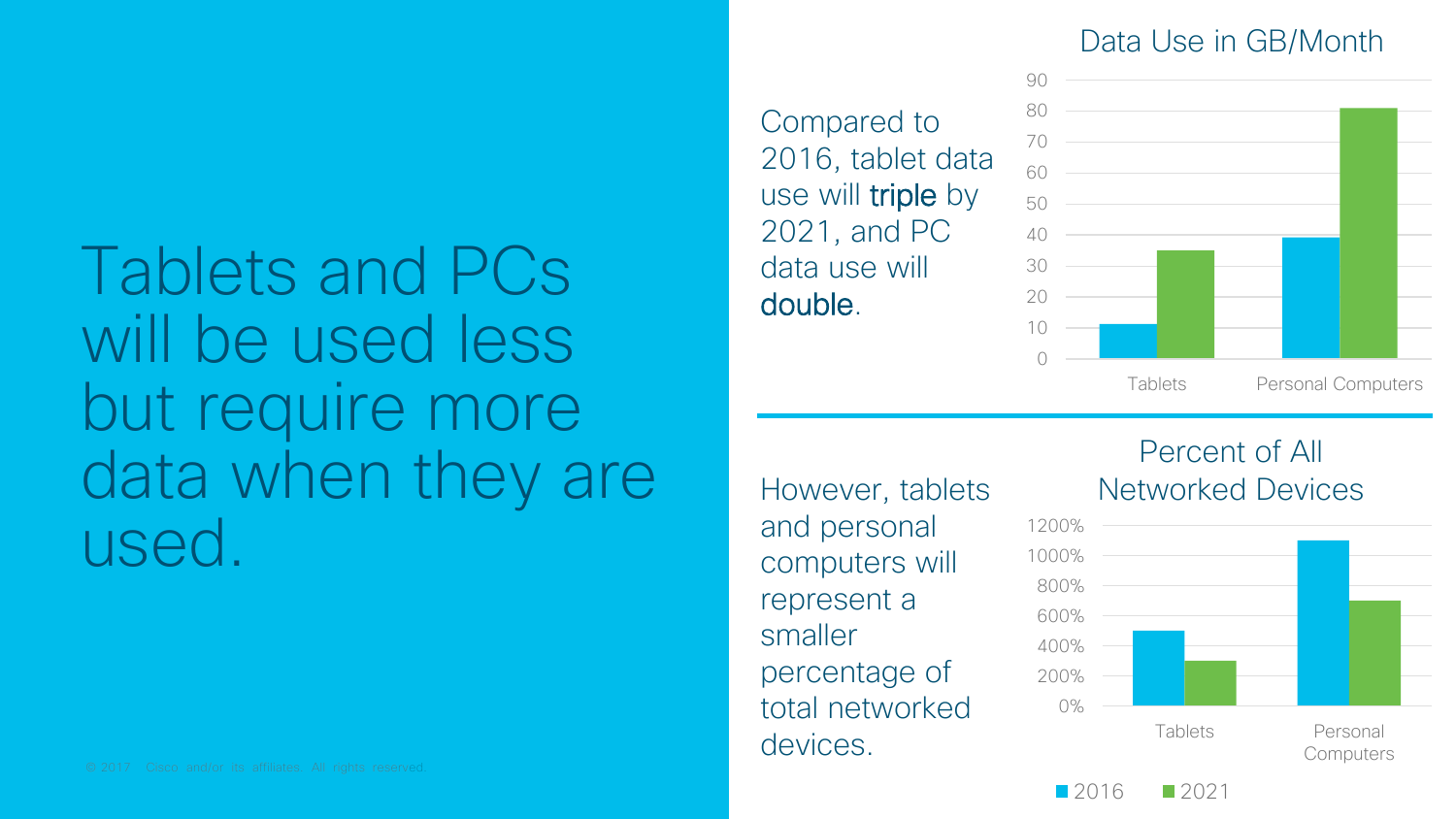#### Machine-tomachine (M2M) devices will account for more than half of networked devices.



#### Between 2016 and 2021, the number of M2M devices will grow 18%, at a 19.1% CAGR.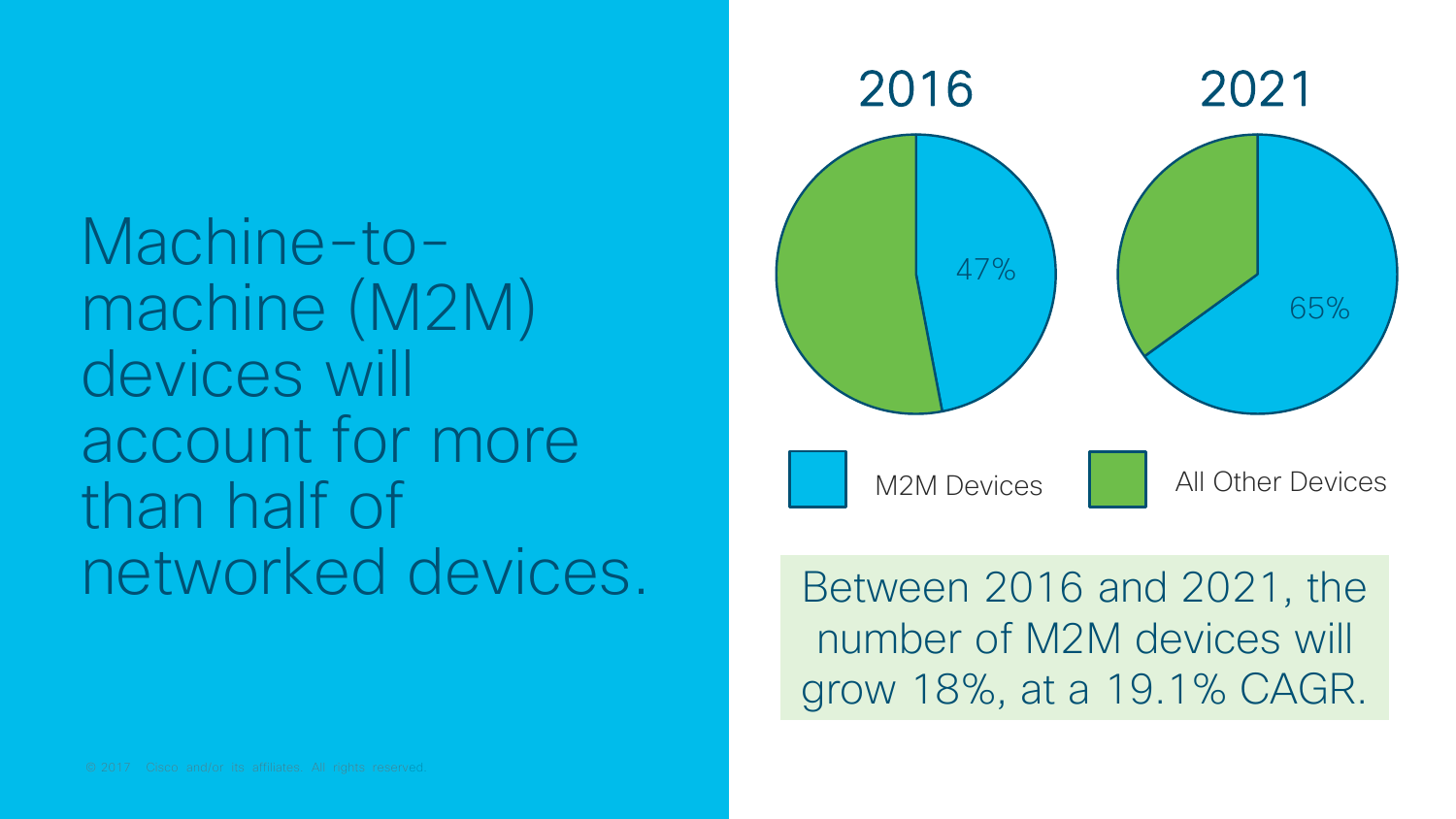# Video will take over.

It would take more than In 2021… In 2021…

# 5 million years

to watch the amount of video that will cross global networks each month.



148,114 minutes

of video will be streamed or downloaded every second.

© 2017 Cisco and/or its affiliates. All rights reserved.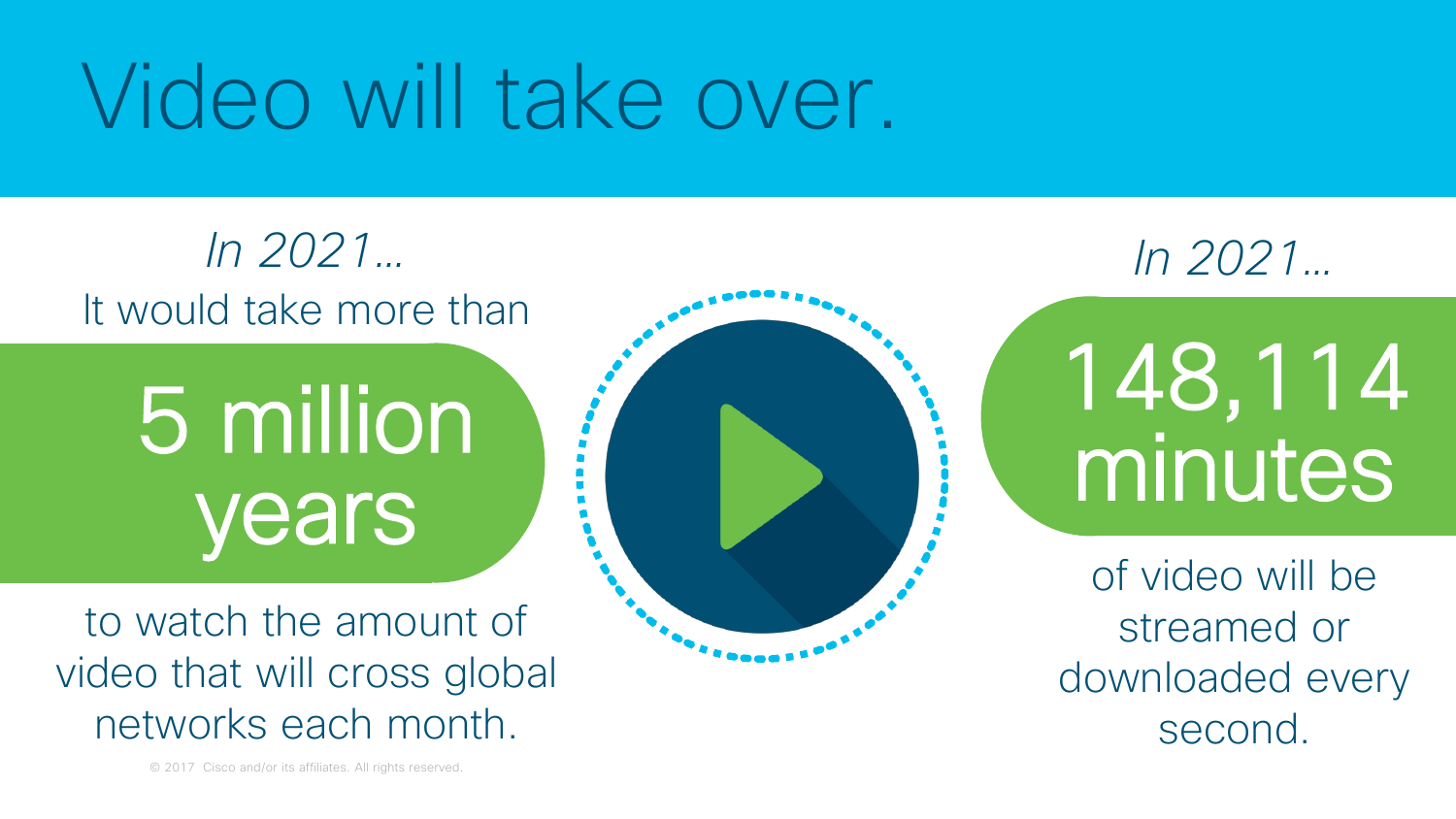# There's a traffic jam ahead!

,

In the United States, Wi-Fi traffic will grow three-fold from 2016 to 2021 at a CAGR of 26%.



Global and U.S. mobile data traffic will grow twice as fast as fixed traffic from 2016 to 2021.

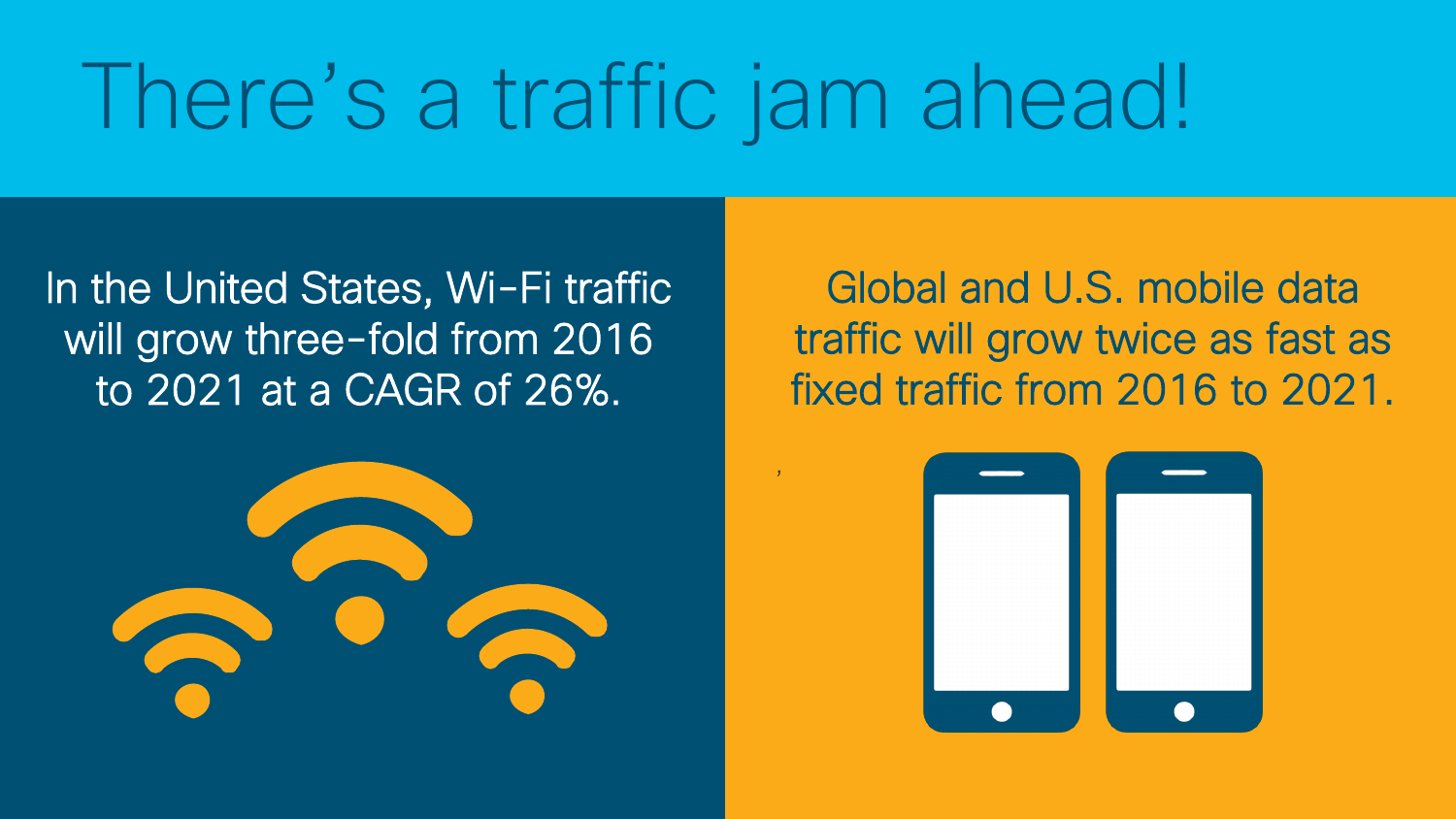You think consumers demand fast now. Wait until they expect 2X the speed in only 5 years.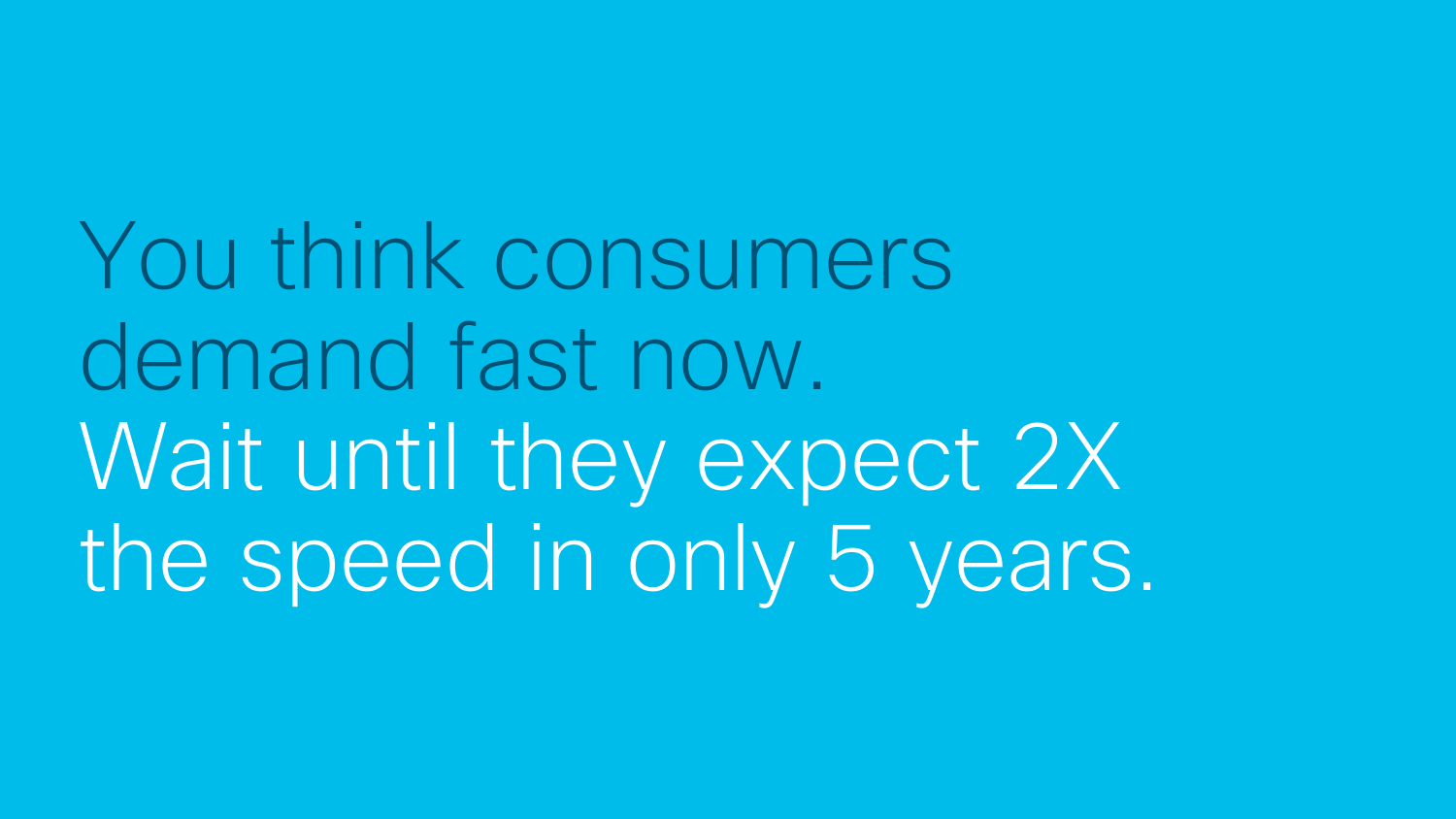### In the U.S., average speeds will double.

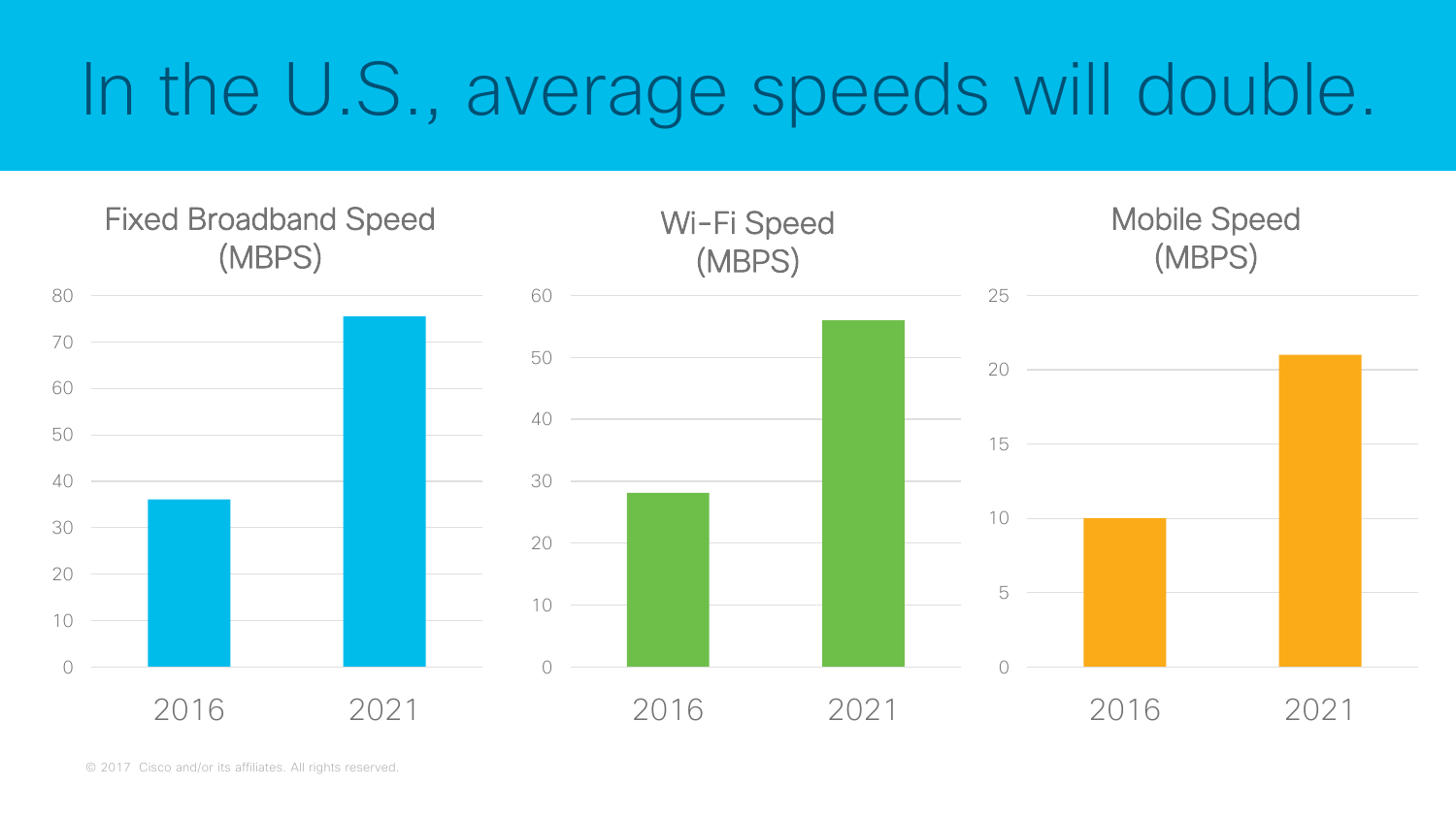# Top 3 takeaways for banks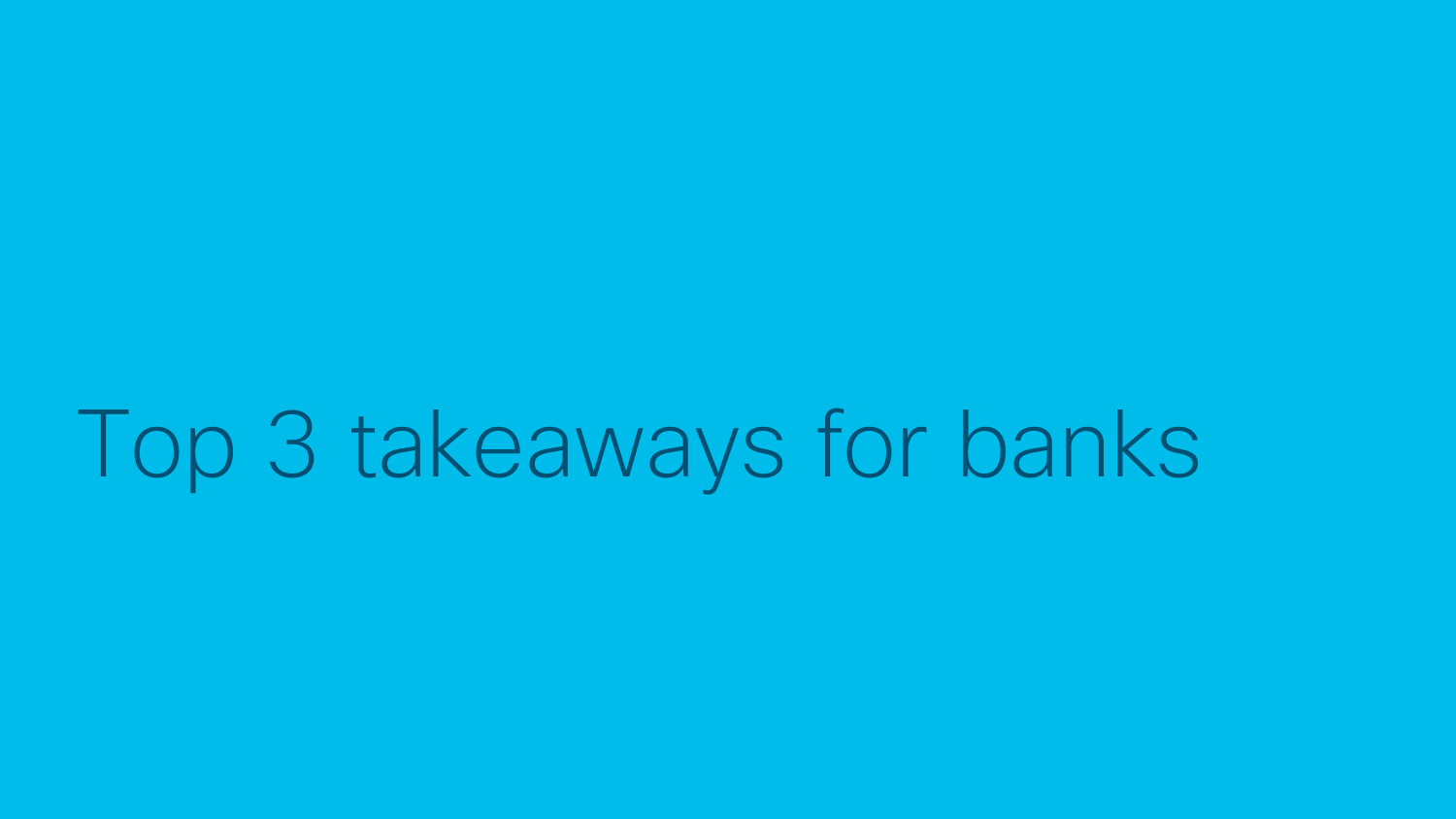### Tip #1: Invest in a smart network.

Demands on networks will intensify as the number of devices and amount of data increase—and higher speeds are needed.



The first step in transforming traditional FSI business models is implementing a [network](http://www.cisco.com/c/en/us/solutions/enterprise-networks/dna-financial-services.html) that is constantly learning, constantly adapting, and constantly protecting.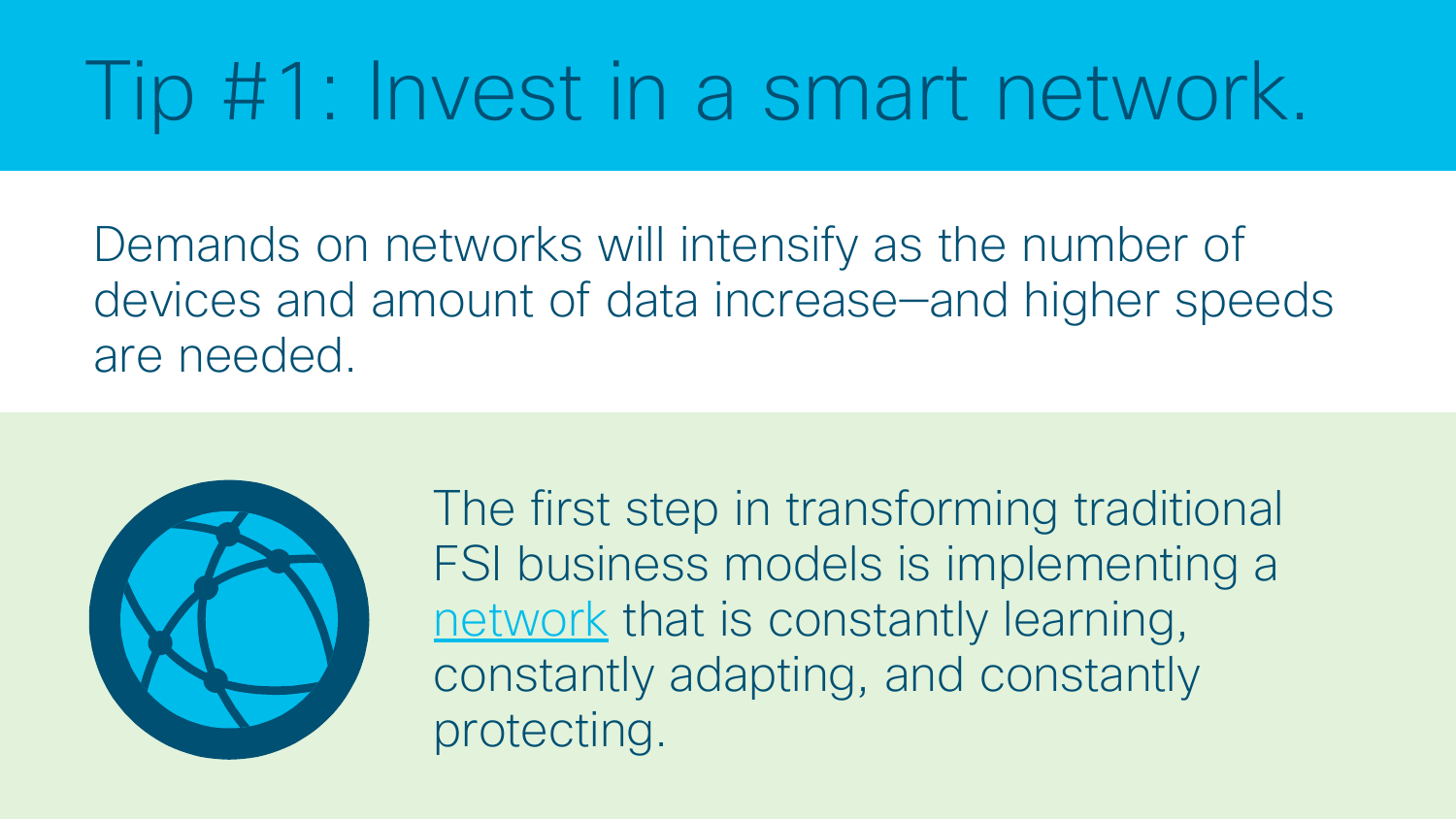# Tip #2: Prioritize cybersecurity.

The continued proliferation of mobile and wireless demands a lens on [cybersecurity](http://www.cisco.com/c/en/us/products/security/index.html) inside the network, focused on detection and response through analytics, big data, and machine learning.



With Active Threat Analytics, Cisco has been very successful in identifying anomalies to get time to detection down from months to hours.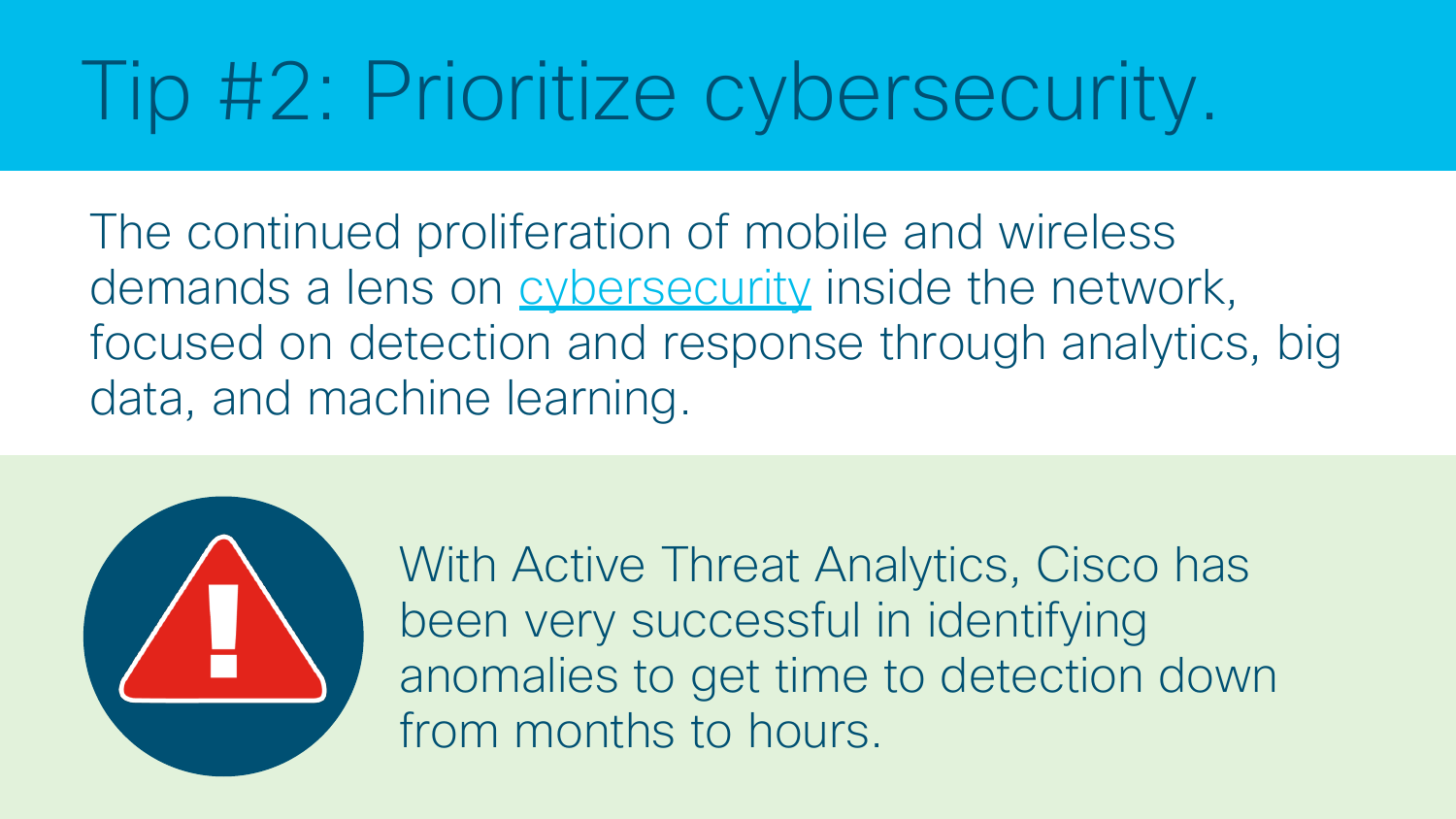## Tip #3: Prepare to support video.

Networks that can handle the speed and data load required for video streaming will become priority capabilities for financial services.

> [Remote experts](http://www.cisco.com/c/en/us/solutions/industries/financial-services/retail-banking/remote-expert.html) and interactive ATMs with remote tellers will become the norm as consumers become more accustomed to watching, using, and sharing video.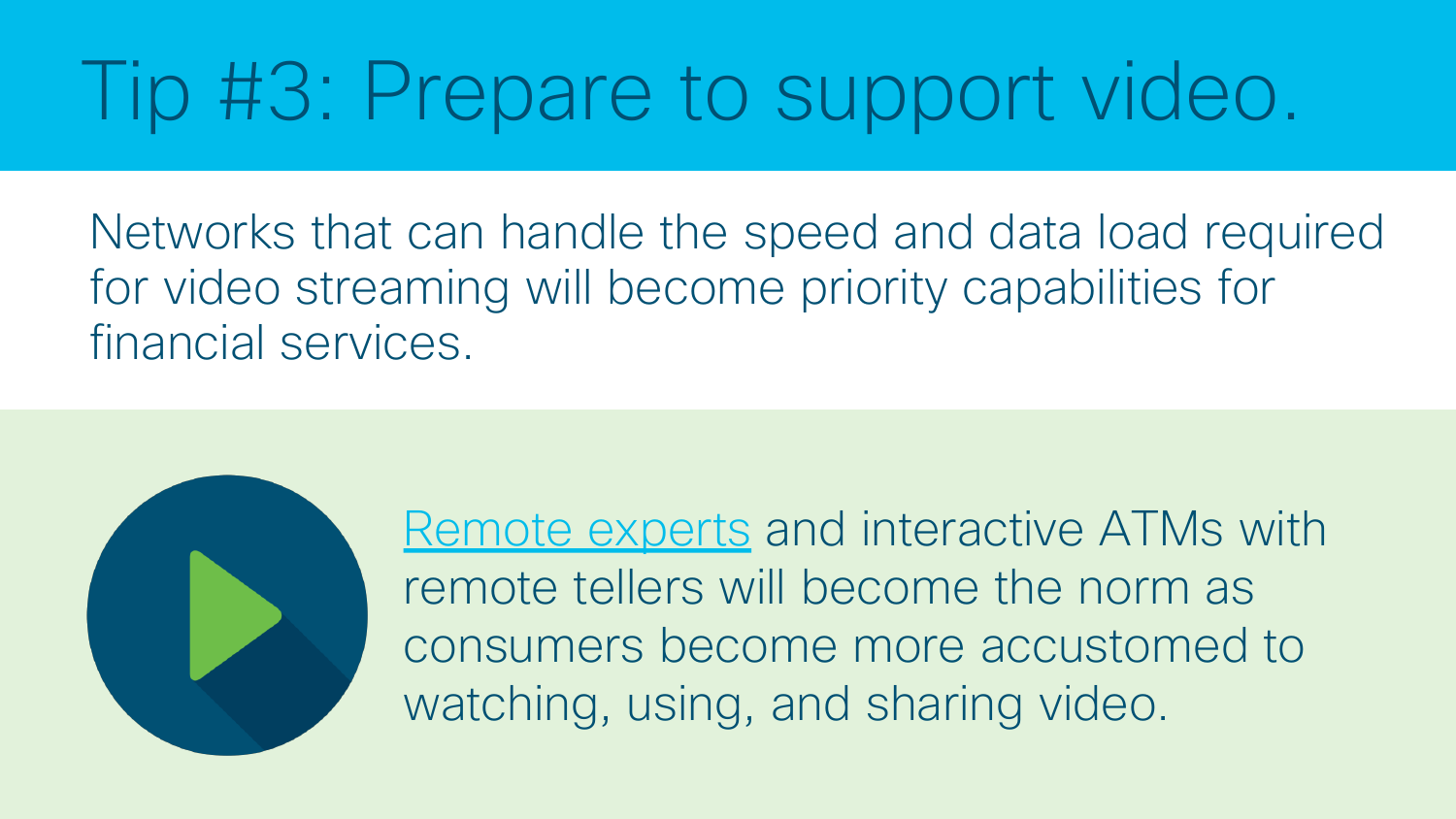### Mobile-first was only the beginning!

From customer expectations, fintech, regulations and compliance, artificial intelligence, cybersecurity, government shifts and more, financial services faces mounting challenges.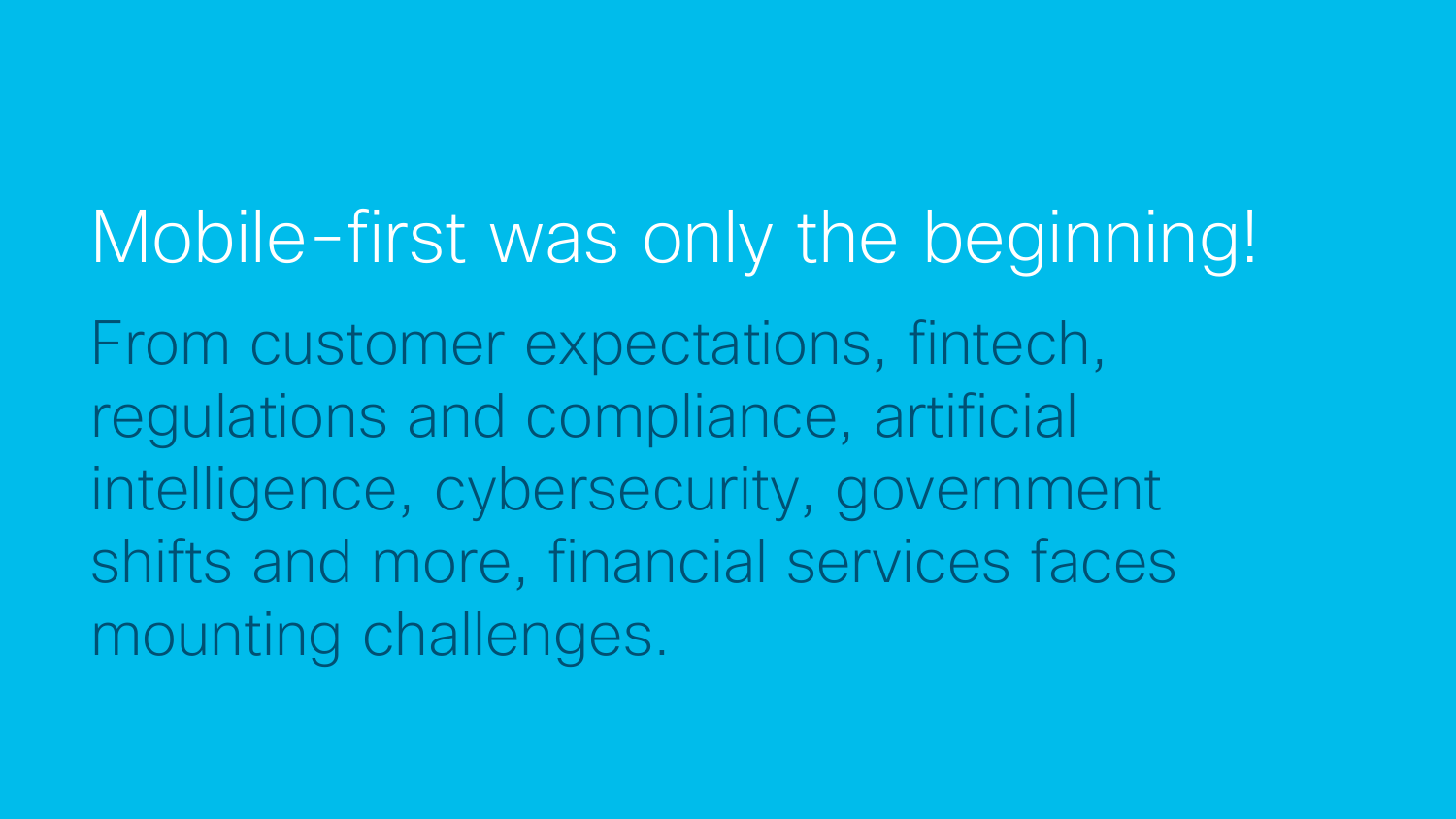### For more information on internet trends, see the 2017 Visual Networking Index:

[View the full report](http://www.cisco.com/c/en/us/solutions/collateral/service-provider/visual-networking-index-vni/complete-white-paper-c11-481360.html)

[View the highlights](http://www.cisco.com/c/m/en_us/solutions/service-provider/vni-forecast-highlights.html)

 $\frac{1}{2}$ **CISCO**